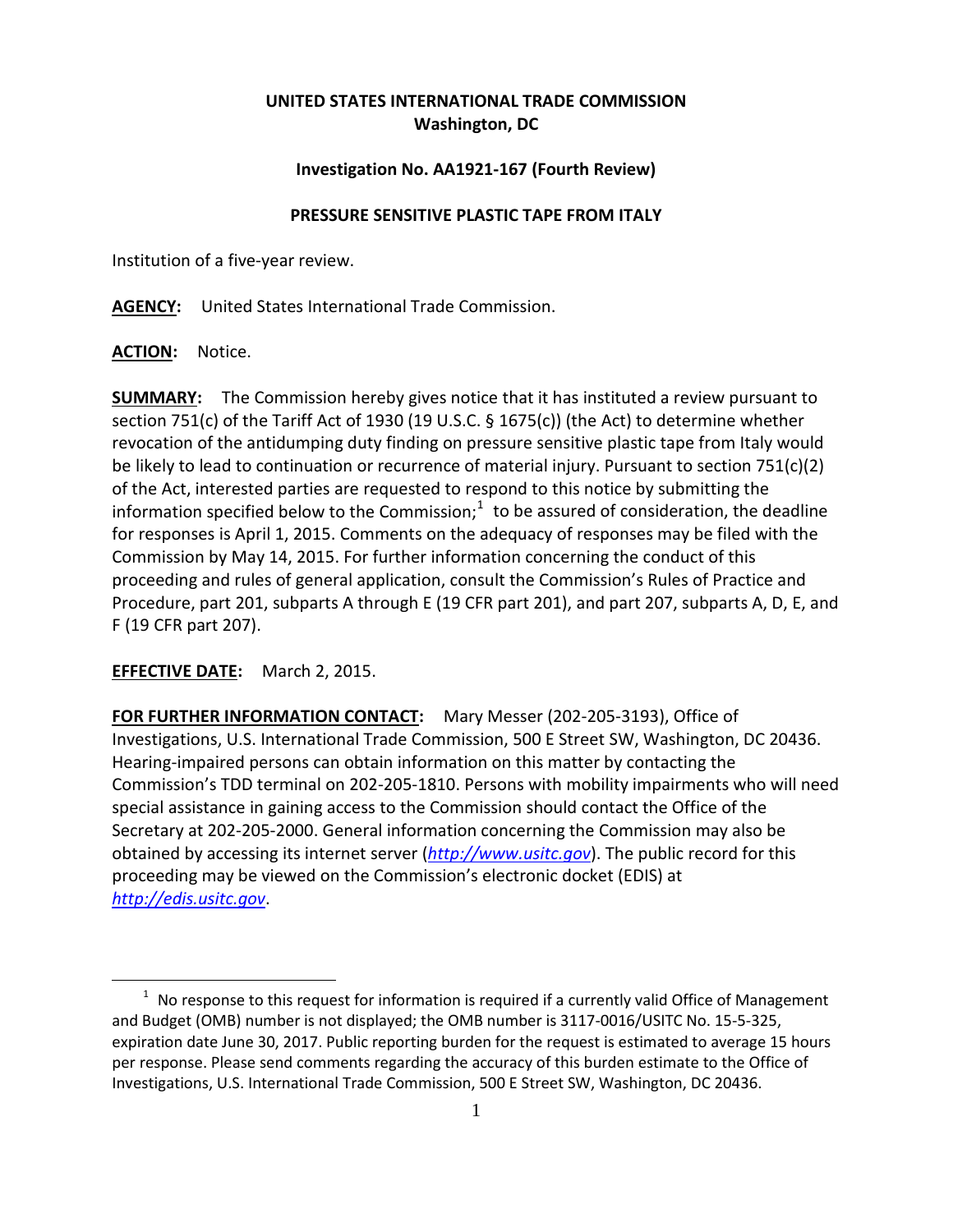## **SUPPLEMENTARY INFORMATION:**

**Background.**-- On October 21, 1977, the Department of the Treasury issued an antidumping finding on imports of pressure sensitive plastic tape from Italy (42 FR 56110). Following first five-year reviews by Commerce and the Commission, effective February 17, 1999, Commerce issued a continuation of the antidumping duty finding on imports of pressure sensitive plastic tape from Italy (64 FR 51515, September 23, 1999). Following second five-year reviews by Commerce and the Commission, effective June 25, 2004, Commerce issued a second continuation of the antidumping duty finding on imports of pressure sensitive plastic tape from Italy (69 FR 35584). Following third five-year reviews by Commerce and the Commission, effective April 5, 2010, Commerce issued a continuation of the antidumping duty finding on imports of pressure sensitive plastic tape from Italy (75 FR 17124). The Commission is now conducting a fourth review to determine whether revocation of the finding would be likely to lead to continuation or recurrence of material injury to the domestic industry within a reasonably foreseeable time. It will assess the adequacy of interested party responses to this notice of institution to determine whether to conduct a full review or an expedited review. The Commission's determination in any expedited review will be based on the facts available, which may include information provided in response to this notice.

**Definitions.**--The following definitions apply to this review:

- (1) *Subject Merchandise* is the class or kind of merchandise that is within the scope of the five-year review, as defined by the Department of Commerce.
- (2) The *Subject Country* in this review is Italy.
- (3) The *Domestic Like Product* is the domestically produced product or products which are like, or in the absence of like, most similar in characteristics and uses with, the *Subject Merchandise*. The Commission did not make a like product determination *per se* in its original determination; however, the Commission considered the U.S. industry to consist of all domestic facilities that were devoted to the production of pressure sensitive plastic tape. In its expedited first and second five-year review determinations and in its full third five-year review determinations, the Commission found that the appropriate definition of the *Domestic Like Product* was the same as Commerce's scope: Pressure sensitive plastic tape measuring over 1–3⁄8 inches in width and not exceeding 4 mils in thickness.
- (4) The *Domestic Industry* is the U.S. producers as a whole of the *Domestic Like Product*, or those producers whose collective output of the *Domestic Like Product* constitutes a major proportion of the total domestic production of the product. In its original determination, its expedited first and second five-year review determinations, and its full third five-year review determinations, the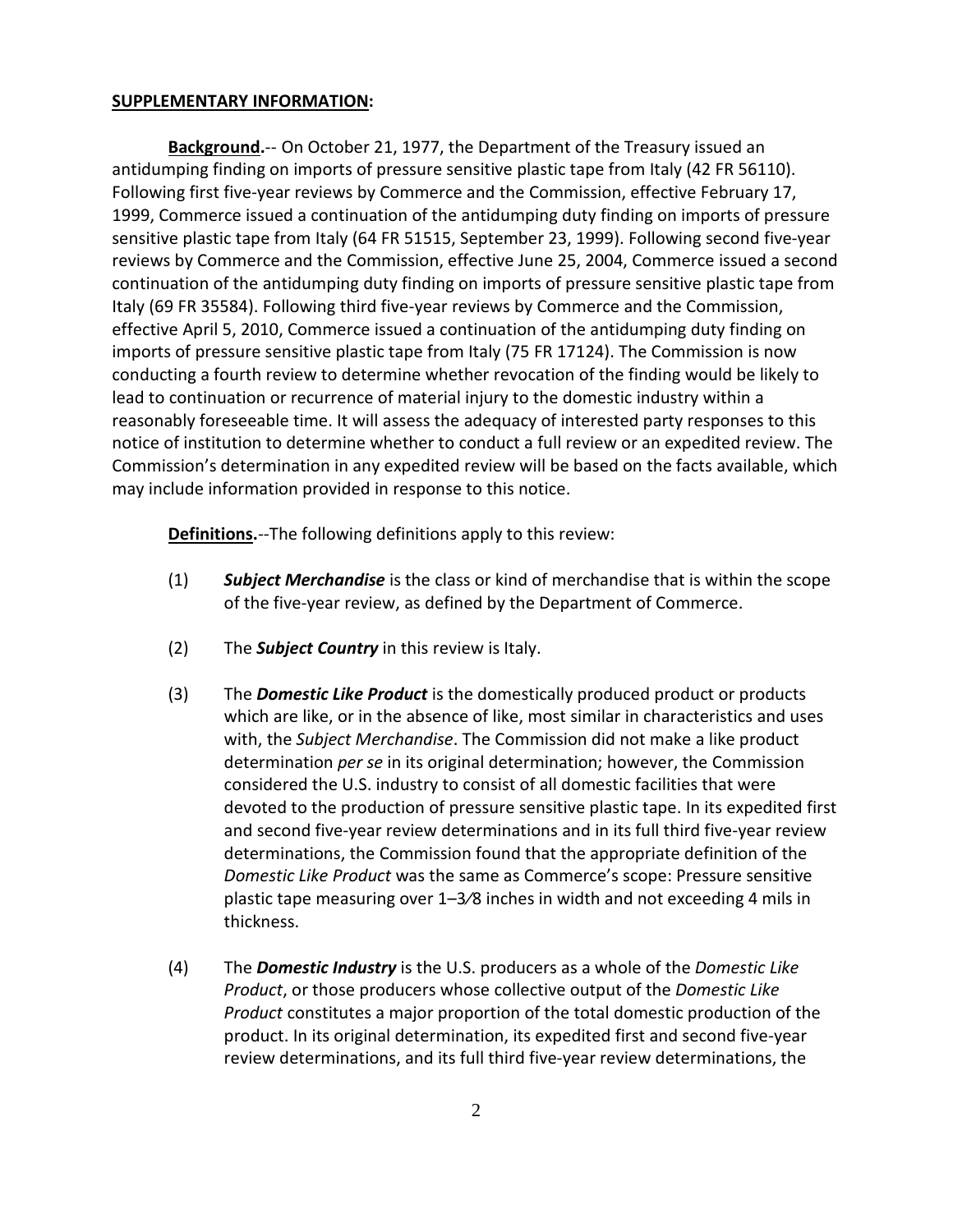Commission defined the *Domestic Industry* as all producers of pressure sensitive plastic tape.

(5) An *Importer* is any person or firm engaged, either directly or through a parent company or subsidiary, in importing the *Subject Merchandise* into the United States from a foreign manufacturer or through its selling agent.

**Participation in the proceeding and public service list.**--Persons, including industrial users of the *Subject Merchandise* and, if the merchandise is sold at the retail level, representative consumer organizations, wishing to participate in the proceeding as parties must file an entry of appearance with the Secretary to the Commission, as provided in section 201.11(b)(4) of the Commission's rules, no later than 21 days after publication of this notice in the *Federal Register*. The Secretary will maintain a public service list containing the names and addresses of all persons, or their representatives, who are parties to the proceeding.

Former Commission employees who are seeking to appear in Commission five-year reviews are advised that they may appear in a review even if they participated personally and substantially in the corresponding underlying original investigation or an earlier review of the same underlying investigation. The Commission's designated agency ethics official has advised that a five-year review is not the same particular matter as the underlying original investigation, and a five-year review is not the same particular matter as an earlier review of the same underlying investigation for purposes of 18 U.S.C. § 207, the post employment statute for Federal employees, and Commission rule 201.15(b) (19 CFR § 201.15(b)), 79 FR 3246 (Jan. 17, 2014), 73 FR 24609 (May 5, 2008). Consequently, former employees are not required to seek Commission approval to appear in a review under Commission rule 19 CFR § 201.15, even if the corresponding underlying original investigation or an earlier review of the same underlying investigation was pending when they were Commission employees. For further ethics advice on this matter, contact Carol McCue Verratti, Deputy Agency Ethics Official, at 202-205-3088.

**Limited disclosure of business proprietary information (BPI) under an administrative protective order (APO) and APO service list.**--Pursuant to section 207.7(a) of the Commission's rules, the Secretary will make BPI submitted in this proceeding available to authorized applicants under the APO issued in the proceeding, provided that the application is made no later than 21 days after publication of this notice in the *Federal Register*. Authorized applicants must represent interested parties, as defined in 19 U.S.C. § 1677(9), who are parties to the proceeding. A separate service list will be maintained by the Secretary for those parties authorized to receive BPI under the APO.

**Certification.**--Pursuant to section 207.3 of the Commission's rules, any person submitting information to the Commission in connection with this proceeding must certify that the information is accurate and complete to the best of the submitter's knowledge. In making the certification, the submitter will be deemed to consent, unless otherwise specified, for the Commission, its employees, and contract personnel to use the information provided in any other reviews or investigations of the same or comparable products which the Commission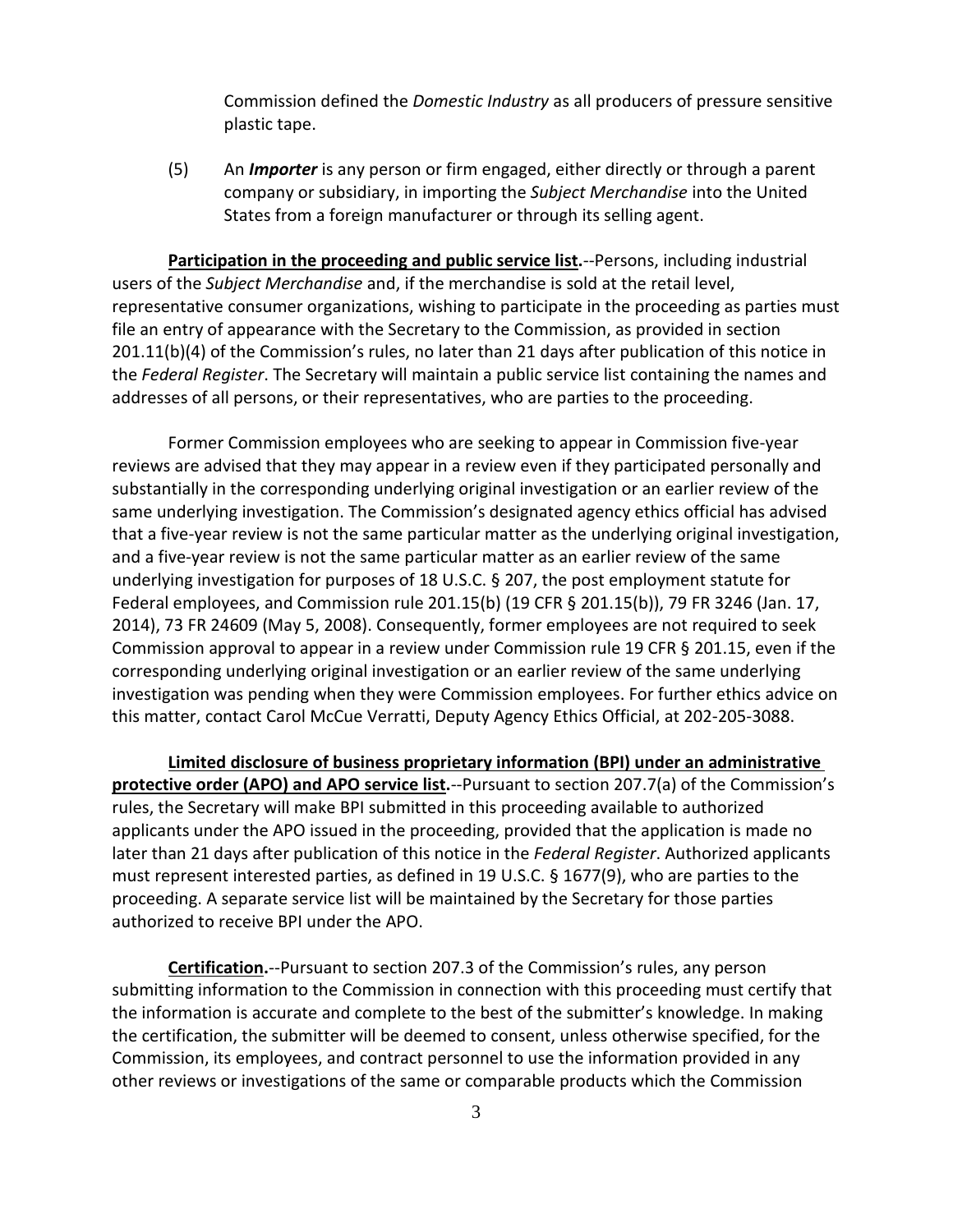conducts under Title VII of the Act, or in internal audits and investigations relating to the programs and operations of the Commission pursuant to 5 U.S.C. Appendix 3.

**Written submissions.**--Pursuant to section 207.61 of the Commission's rules, each interested party response to this notice must provide the information specified below. The deadline for filing such responses is April 1, 2015. Pursuant to section 207.62(b) of the Commission's rules, eligible parties (as specified in Commission rule 207.62(b)(1)) may also file comments concerning the adequacy of responses to the notice of institution and whether the Commission should conduct an expedited or full review. The deadline for filing such comments is May 14, 2015. All written submissions must conform with the provisions of sections 201.8 and 207.3 of the Commission's rules and any submissions that contain BPI must also conform with the requirements of sections 201.6 and 207.7 of the Commission's rules. Please be aware that the Commission's rules with respect to filing have changed. The most recent amendments took effect on July 25, 2014. *See* 79 Fed. Reg. 35920 (June 25, 2014), and the revised Commission Handbook on E-filing, available from the Commission's website at [http://edis.usitc.gov.](http://edis.usitc.gov/) Also, in accordance with sections 201.16(c) and 207.3 of the Commission's rules, each document filed by a party to the proceeding must be served on all other parties to the proceeding (as identified by either the public or APO service list as appropriate), and a certificate of service must accompany the document (if you are not a party to the proceeding you do not need to serve your response).

**Inability to provide requested information.**--Pursuant to section 207.61(c) of the Commission's rules, any interested party that cannot furnish the information requested by this notice in the requested form and manner shall notify the Commission at the earliest possible time, provide a full explanation of why it cannot provide the requested information, and indicate alternative forms in which it can provide equivalent information. If an interested party does not provide this notification (or the Commission finds the explanation provided in the notification inadequate) and fails to provide a complete response to this notice, the Commission may take an adverse inference against the party pursuant to section 776(b) of the Act (19 U.S.C. § 1677e(b)) in making its determination in the review.

**INFORMATION TO BE PROVIDED IN RESPONSE TO THIS NOTICE OF INSTITUTION:** As used below, the term "firm" includes any related firms.

- (1) The name and address of your firm or entity (including World Wide Web address) and name, telephone number, fax number, and E-mail address of the certifying official.
- (2) A statement indicating whether your firm/entity is a U.S. producer of the *Domestic Like Product*, a U.S. union or worker group, a U.S. importer of the *Subject Merchandise*, a foreign producer or exporter of the *Subject Merchandise*, a U.S. or foreign trade or business association, or another interested party (including an explanation). If you are a union/worker group or trade/business association, identify the firms in which your workers are employed or which are members of your association.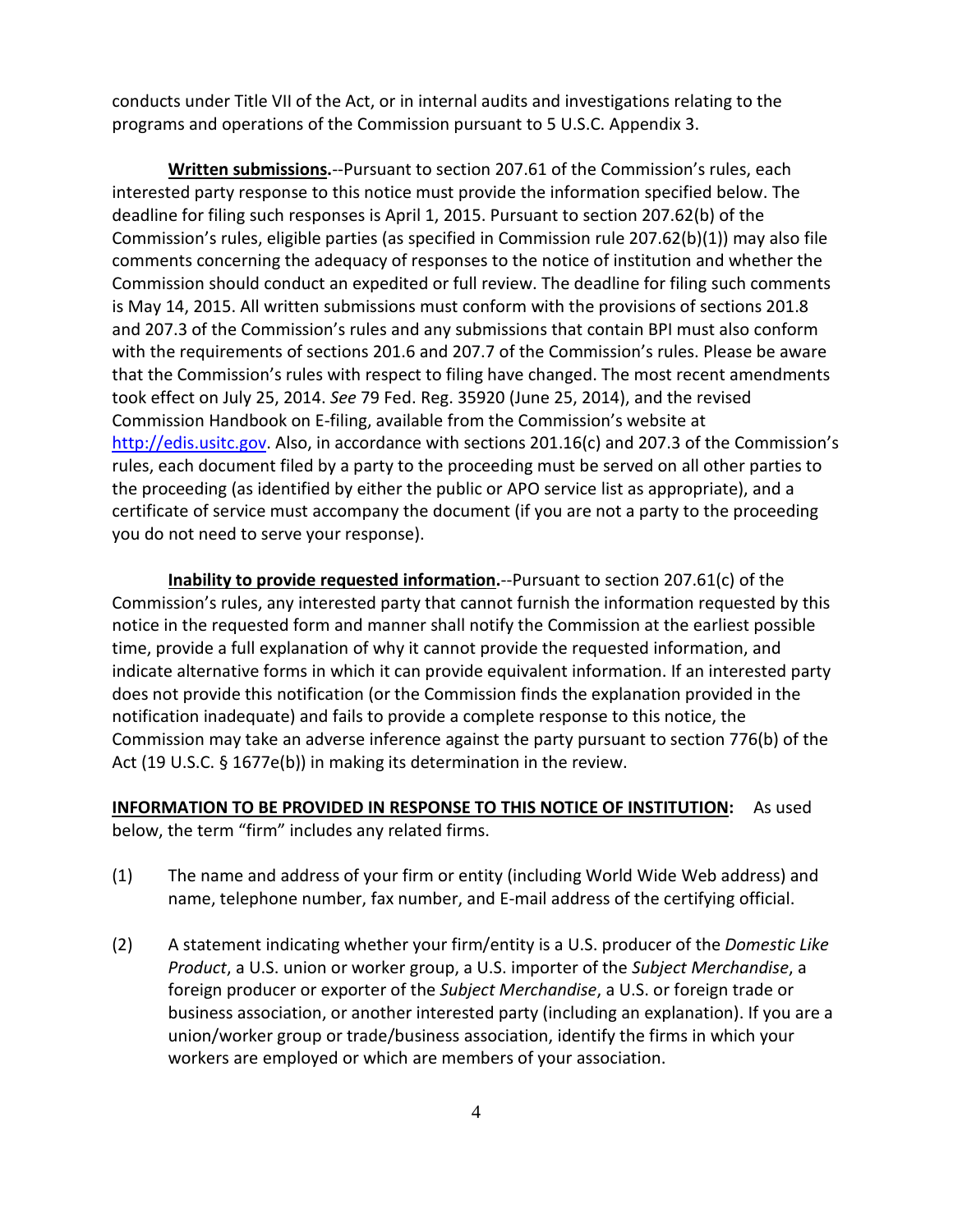- (3) A statement indicating whether your firm/entity is willing to participate in this proceeding by providing information requested by the Commission.
- (4) A statement of the likely effects of the revocation of the antidumping duty finding on the *Domestic Industry* in general and/or your firm/entity specifically. In your response, please discuss the various factors specified in section 752(a) of the Act (19 U.S.C. § 1675a(a)) including the likely volume of subject imports, likely price effects of subject imports, and likely impact of imports of *Subject Merchandise* on the *Domestic Industry*.
- (5) A list of all known and currently operating U.S. producers of the *Domestic Like Product*. Identify any known related parties and the nature of the relationship as defined in section 771(4)(B) of the Act (19 U.S.C. § 1677(4)(B)).
- (6) A list of all known and currently operating U.S. importers of the *Subject Merchandise* and producers of the *Subject Merchandise* in the *Subject Country* that currently export or have exported *Subject Merchandise* to the United States or other countries after 2008.
- (7) A list of 3-5 leading purchasers in the U.S. market for the *Domestic Like Product* and the *Subject Merchandise* (including street address, World Wide Web address, and the name, telephone number, fax number, and E-mail address of a responsible official at each firm).
- (8) A list of known sources of information on national or regional prices for the *Domestic Like Product* or the *Subject Merchandise* in the U.S. or other markets.
- (9) If you are a U.S. producer of the *Domestic Like Product*, provide the following information on your firm's operations on that product during calendar year 2014, except as noted (report quantity data in square yards and value data in U.S. dollars, f.o.b. plant). If you are a union/worker group or trade/business association, provide the information, on an aggregate basis, for the firms in which your workers are employed/which are members of your association.
	- (a) Production (quantity) and, if known, an estimate of the percentage of total U.S. production of the *Domestic Like Product* accounted for by your firm's(s') production;
	- (b) Capacity (quantity) of your firm to produce the *Domestic Like Product* (i.e., the level of production that your establishment(s) could reasonably have expected to attain during the year, assuming normal operating conditions (using equipment and machinery in place and ready to operate), normal operating levels (hours per week/weeks per year), time for downtime, maintenance, repair, and cleanup, and a typical or representative product mix);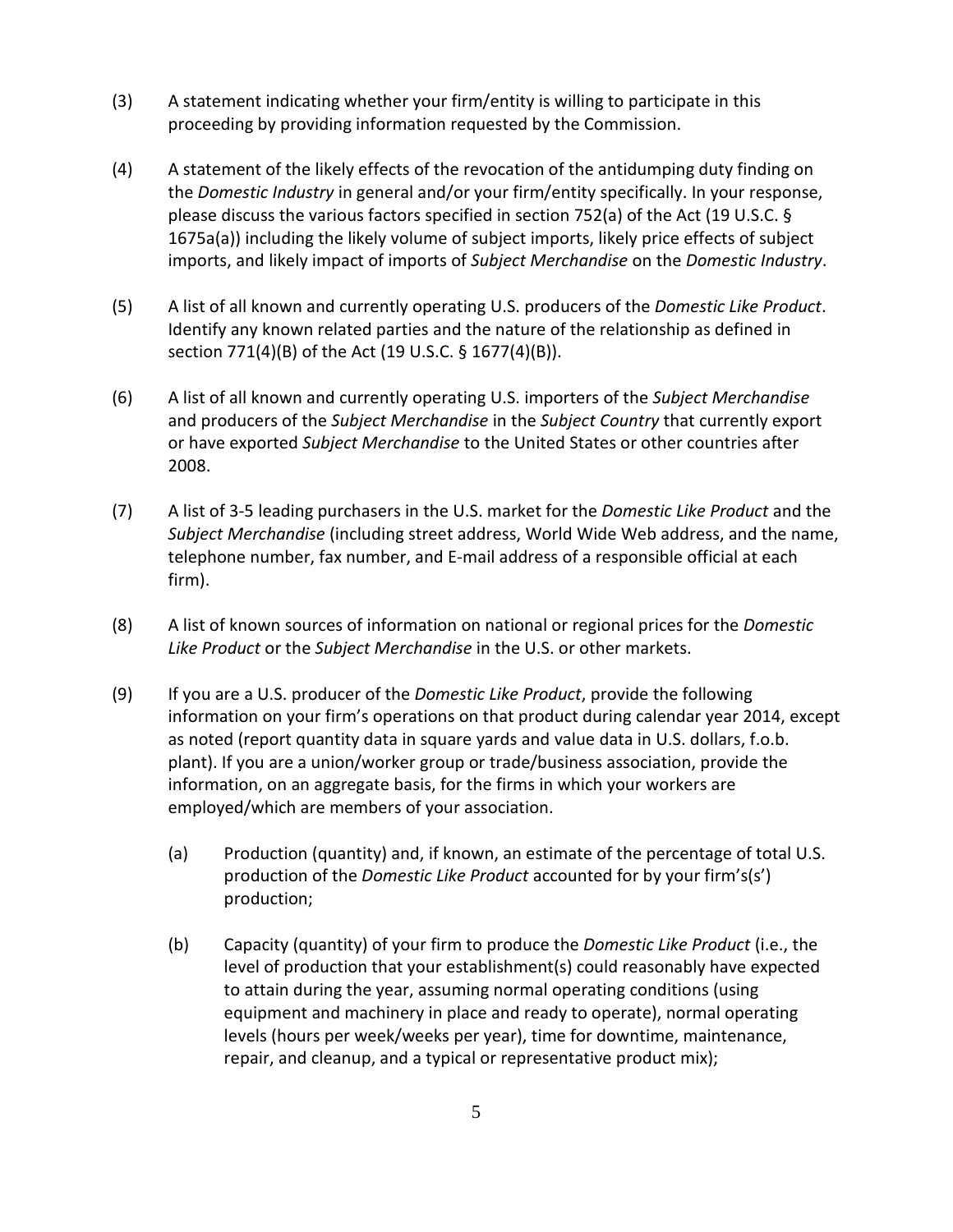- (c) the quantity and value of U.S. commercial shipments of the *Domestic Like Product* produced in your U.S. plant(s);
- (d) the quantity and value of U.S. internal consumption/company transfers of the *Domestic Like Product* produced in your U.S. plant(s); and
- (e) the value of (i) net sales, (ii) cost of goods sold (COGS), (iii) gross profit, (iv) selling, general and administrative (SG&A) expenses, and (v) operating income of the *Domestic Like Product* produced in your U.S. plant(s) (include both U.S. and export commercial sales, internal consumption, and company transfers) for your most recently completed fiscal year (identify the date on which your fiscal year ends).
- (10) If you are a U.S. importer or a trade/business association of U.S. importers of the *Subject Merchandise* from the *Subject Country*, provide the following information on your firm's(s') operations on that product during calendar year 2014 (report quantity data in square yards and value data in U.S. dollars). If you are a trade/business association, provide the information, on an aggregate basis, for the firms which are members of your association.
	- (a) The quantity and value (landed, duty-paid but not including antidumping duties) of U.S. imports and, if known, an estimate of the percentage of total U.S. imports of *Subject Merchandise* from the *Subject Country* accounted for by your firm's(s') imports;
	- (b) the quantity and value (f.o.b. U.S. port, including antidumping duties) of U.S. commercial shipments of *Subject Merchandise* imported from the *Subject Country*; and
	- (c) the quantity and value (f.o.b. U.S. port, including antidumping duties) of U.S. internal consumption/company transfers of *Subject Merchandise* imported from the *Subject Country*.
- (11) If you are a producer, an exporter, or a trade/business association of producers or exporters of the *Subject Merchandise* in the *Subject Country*, provide the following information on your firm's(s') operations on that product during calendar year 2014 (report quantity data in square yards and value data in U.S. dollars, landed and duty-paid at the U.S. port but not including antidumping duties). If you are a trade/business association, provide the information, on an aggregate basis, for the firms which are members of your association.
	- (a) Production (quantity) and, if known, an estimate of the percentage of total production of *Subject Merchandise* in the *Subject Country* accounted for by your firm's(s') production;